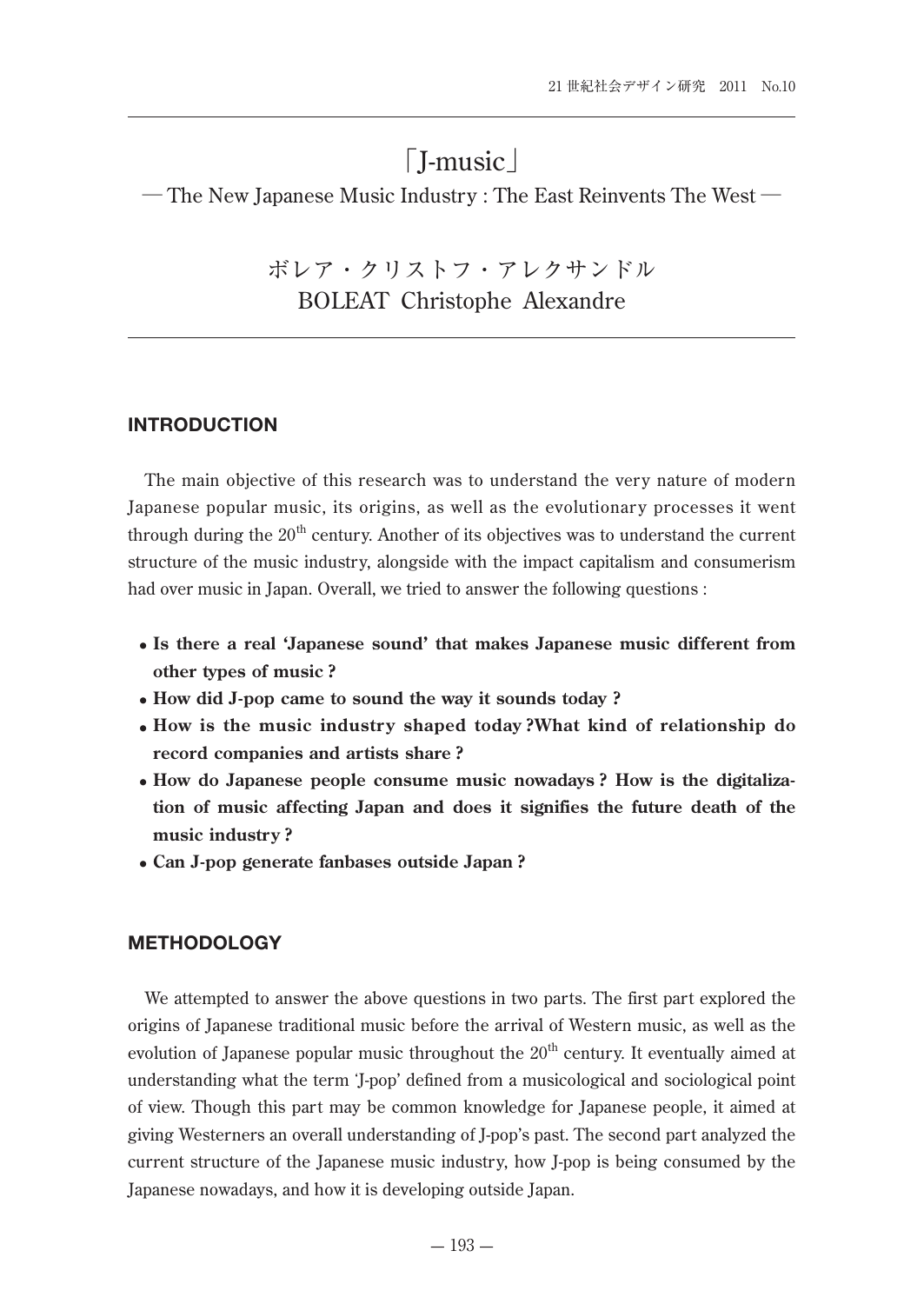### **ABSTRACTS OF EACH CHAPTER**

# **CHAPTER 1 -FROM JAPANESE TRADITIONAL MUSIC TO J-POP: EVOLUTION OF THE JAPANESE POPULAR GENRE THROUGHOUT THE 20 TH CENTURY AND ON TO THE 21 ST**

### **(1) The Roots of Japanese Traditional Music**

We begin our research with a brief overview of the way modern Japanese music has evolved from its traditional to its modern forms from the end of the 19<sup>th</sup> century until the beginning of the  $21<sup>st</sup>$ . We look at the traditional Japanese emphasis on melody and singing (as opposed to harmony and rhythm in Western countries and Africa), partly due to the early lack of instruments, the oral tradition of passing on songs from one generation to another, and antiphonal singing in rural communities. The most widespread traditional instruments (Shamisen, Koto, etc.) and their tetrachord scale, as well as the syllabic segmentation of the Japanese language in song lyrics also played an important role in shaping the Japanese perception of melody, harmony and rhythm.

### **(2) Evolution of Japanese Popular Music Across the 20th century**

We then venture into the different phases of the evolution of Japanese popular music across the  $20<sup>th</sup>$  century. Starting with the first foreign influence of American and Filipino jazz bands traveling to Japan in the 1920s, the first mix of Western and traditional music gave birth to new genres and words, such as Enka, Ryûkôka or Kayôkyoku. In the 1960s, these genres develop further into more modern forms of popular music such as folk and rock ʻn' roll (following the Western musical evolution), further spreading with the development of radio and television broadcasting. In the 1970s, the technology boom influences popular music sounds through the increasing use of synthesizers, giving birth to the ʻNew Music' appellation. In the 1980s, music and technology merge further, along with the increased marketing of produced young idols and bands. In the 1990s, the term ʻJ-Pop' takes over the whole Japanese music industry, symbolizing the fact Japanese popular music is finally emancipating from its Western counterpart, even if the word was originally created to differentiate Japanese popular music from foreign music. Finally, in the 2000s, the globalization of music markets, widespread internet use and music digitalization changed the rules of the game for the Japanese music industry.

## **CHAPTER 2 – THE JAPANESE MUSIC INDUSTRY TODAY: CURRENT STRUCTURE, MUSIC CONSUMPTION AND GLOBALIZATION (AS OF 2010)**

In this second part, we attempt to analyze the overall structure of the Japanese music industry as it is today. We analyze the roles of the involved parties, the way music is composed, promoted and distributed, as well as the influence of globalization and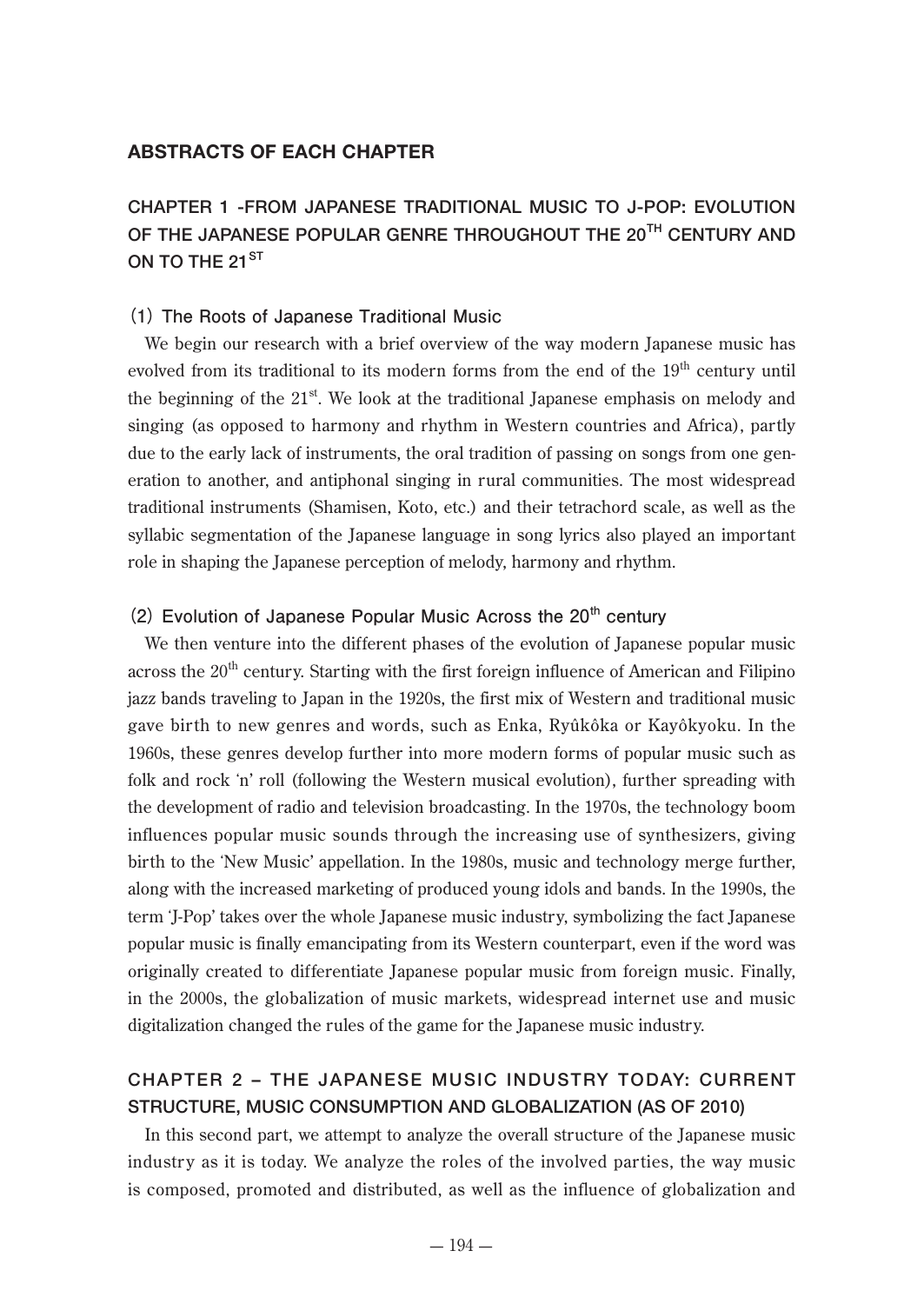digitalization on the music market.

#### **(1) Current Structure of the Japanese Music Industry**

First, we focus on the main record companies in Japan, and study the nature of their relationship with artists. As of 2010, the Japanese music industry is still dominated by the ʻbig four' major record companies (Universal music Japan, Sony BMG, EMI Music Japan and the Warner Music Group), by other powerful agencies such as the Avex Group or Johnny's Entertainment, as well as their associated ʻjimusho' (artist promotion and management companies). Because of their expanded business network and exclusivity rights for air play on national television channels and radio stations, the big four control most of the music promotion network in the country, leaving very few room for independent labels to reach the audience. However, many independent labels are also included into the system, ʻbreeding' young talents before passing them on to major record companies.

Analyzing the relationship between record companies and artists, we see that the types of contracts and services they have been engaging in has roughly been similar to those of their foreign counterparts, although specifics vary from one company to another (especially concerning the ownership of copyrights and royalties). However, one main difference may be that while artists usually retain the intellectual property of songs in Europe or America, record companies generally own both the executive and intellectual rights on the artists' recordings in Japan. Due to these terms, many artists in the major industry remain in debt or bound to their record company over long periods of time.

Regarding the impact of technology on record companies' activity, we see that three main trends have been emerging in the last decades: the decrease of the average amount of necessary funds both for music recording and CD manufacturing, as well as a radical shift in the main profit source in musical activity (from CD sales to merchandizing and concert tickets sales). These three aspects brought great changes in the J-Pop industry over the 2000s. Overall, in comparison to the 80s or 90s, we see record companies taking much less risk in signing independent artists today, focusing on long-time best-sellers and produced artists such as young idols and boys bands. Concerts and performances increasingly become a show aimed at promoting the artist's image, and music is pushed into the background.

#### **(2) Music Consumption in Japan Today**

We then observe how Japanese people consume music nowadays, and the way it affects the industry. With the quick evolution of technology leading to widespread internet use and increased music piracy in the 2000s, the digitalization of music has taken over the country like the rest of the world. An increased number of Japanese people claim to listen to music on portable devices while on the move (on their way to school/ work), and on their computer rather than CD players while at home. However, national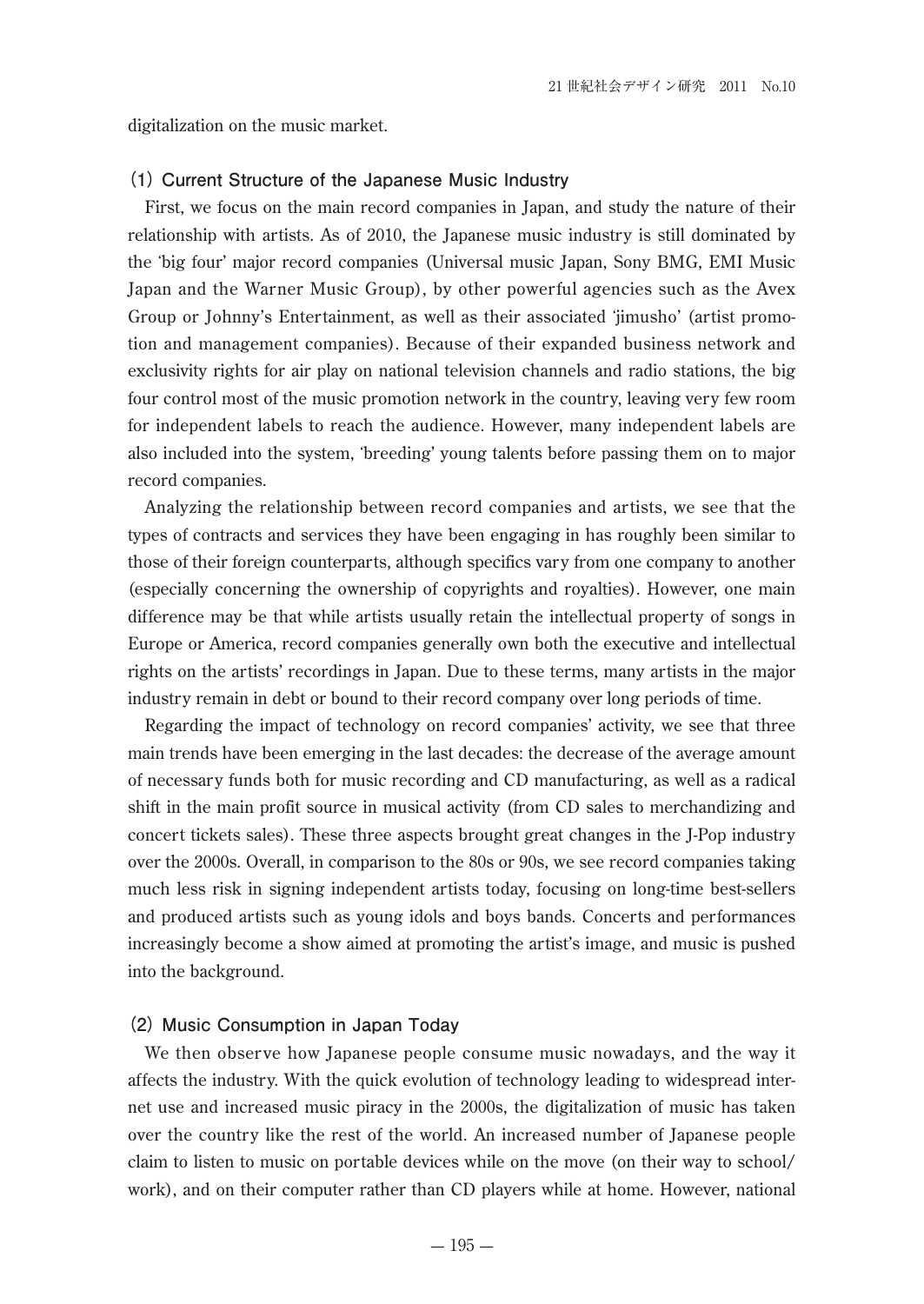polls and surveys show that Japanese people remain much more prone to buy CDs today than their Western counterparts. We found that this is partly due to the strong development of the artist's image marketing and ʻpackage business' in Japan. Spending money for one's favorite artists by buying related goods seems to be especially important for fans, giving them the impression they are ʻbreeding' their favorite artist, and buying him/her as a whole along with every piece of merchandizing. The 'package business' is especially developed with young boys bands and idols.

### **(3) J-pop, Digitalization and Globalization**

Finally, we look at the impact of globalization over Japanese music, as well as the influence of J-Pop overseas. We analyze the influence of English over Japanese popular music lyrics and how it carved new values and ways of perceiving foreign countries. We then look at the influence of J-Pop over Asia, and especially its influence on K-Pop and C-pop, early imitators of the genre in Korea and China who are now taking their turn in emancipating. We then examine the first impacts of J-Pop outside Asia, how it is perceived in the West and the birth of its first Western fanbases. We then reflect upon how Japanese popular music has been shaping social bonds and values over the last decades, and in that sense, how it can be perceived as a new form of culture.

### **CONCLUSION**

What appears clearly by looking at the evolution fo the Japanese music industry is that its extreme vertical structure brought a high level of control in the hands of major record companies over the promotion network early in history, and bipolarization between major and independent labels therefore developed much quicker than in the West.

Like in any other country, music appeared in Japan centuries before the ʻindustry'. Among the many influences brought by the West during the 20th century, the one that changed traditional Japanese music the most were probably capitalism and consumerism, but they were emphasized by vertical social structures in Japan. Music was turned into a product, was put a price on and started to be consumed for its social significance rather than for its real value early in Japanese history. Idolization and the star system turned music into a ʻpackage' where music became a support, not the core focus. What is consumed in music nowadays is rather the image of the artist him/herself. It is especially obvious in Japan with ʻartists' such as idols&boys bands from Johnny's management, whose popularity persits while the phase is long gone in the West. Consuming a chosen artist is a way to express, define, individualize and associate oneself with a reference group. This is especially important in large urban societies like the one in Tokyo, where accelerated consumerism is disintegrating people's identity, cultural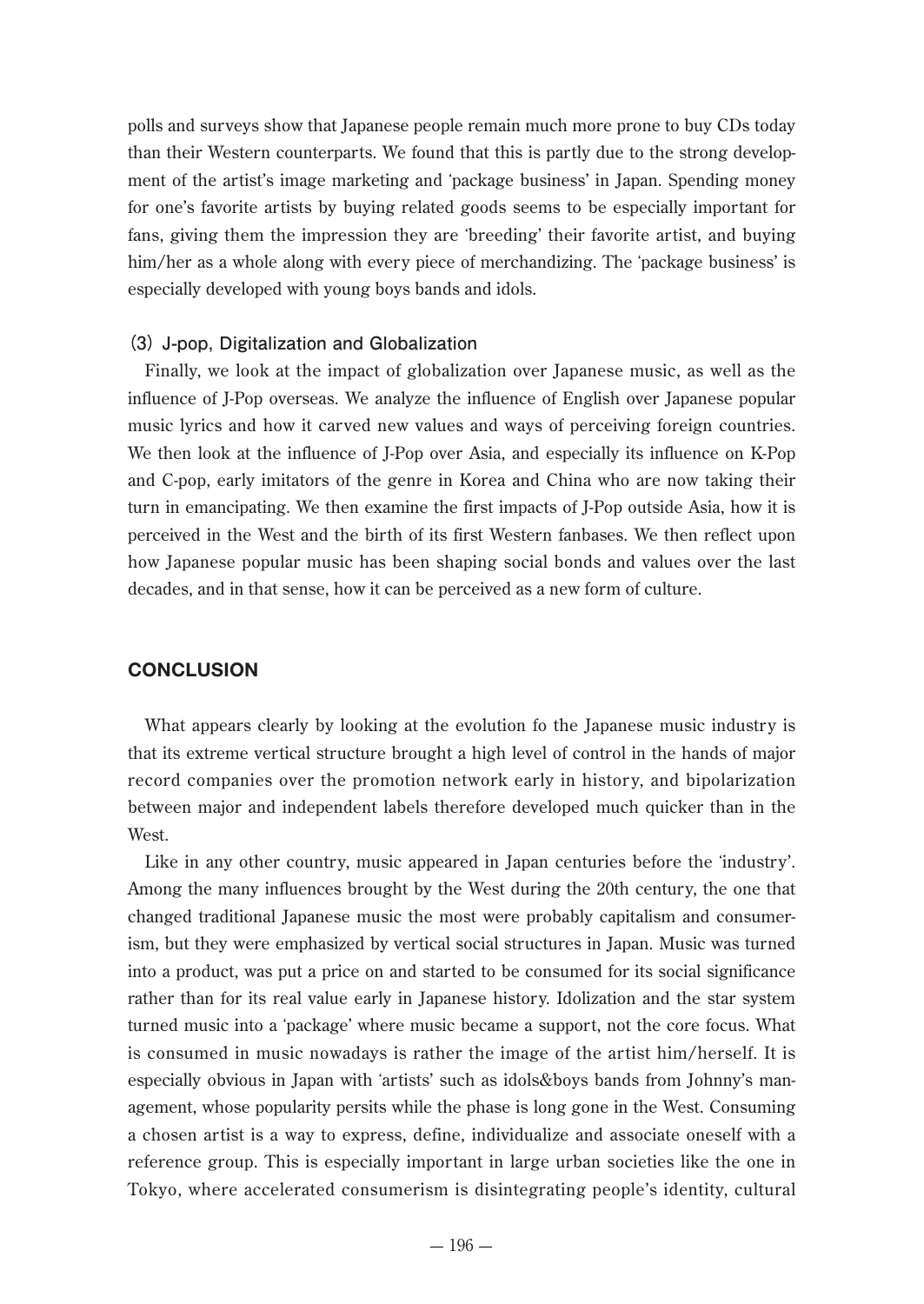references and social bonds. With music now going digital and CD sales dropping, the industry's empire crumbles, and record companies hold on to their ʻproducts', kicking musicians off the sinking boat.

As we see it, the crisis of the industry marks the end of the ʻmusic as record consumption' era, but not the end of music. The industry is crumbling down, unable to make enough money out of records any more, and forced to turn its attention on other sources of revenues. On the other hand, digitalization takes us back to a point where music is exchanged and shared freely again, and where musicians can make a living out of gifts and donations during performances, just as it was before the birth of the industry.

Though music will definitely survive, it is hard to make clear asumptions about the future of the industry. What we can predict is that digitalization may put an end to the oligarchical network established by major record companies as we know it. But what kind of system will replace it is anybody's guess. In Japan, the major industry's network is so firmly established that it is hard to imagine a rise to power from independant music and labels, like it is now the case in the U.S., but why not ? Does the end of music consumption marks the beginning of a new era for society as a whole, or did the consumption cycle for music simply ended too fast compared to other industries?In the latter case, what will happen to music and musicians, freed from the industry's claw but still living in a society that abide by the rhythm of the consumption clock ?

#### **■ MAIN REFERENCES**

- ATKINS Taylor E. [2001] Blue Nippon: Authenticating Jazz in Japan, Duke University Press
- BENWARD Bruce&SAKER Marilyn [2003]  *Music: In Theory and Practice*, Vol. I, p.25. Seventh Edition
- CHALMERS John H. Jr. [1993] *– Divisions of the Tetrachord*, Hanover, NH, Frog Peak Music
- CHIBA Yûko (千葉優子) [2005]『日本音楽がわかる本』音楽之友社
- CHIKADA Haruo (近田春夫) [2000]『考えるヒット』文藝春秋
- DAN Ikuma (團伊玖磨)、KOIZUMI Fumio (小泉文夫) [1976]『日本音楽の再発見』講談者
- Encyclopedia Of Contemporary Japanese Culture, Routledge 2009
- FAIOLA Anthony [2006] -*Japanese Women Catch the 'Korean Wave*', The Washington Post, August 31, 2006
- GOTTSCHEWSKI Hermann [2007]  *Poetic Form&Musical Form Performed&Written – European&Asian Cultures Compared–* in『世界の日本研究 比較:在住日本研究者が語る日 本の美術と音楽』、国際日本文化研究センター、東京大学
- GOTTSCHEWSKI Hermann [2006]  *Defining The 'Children Of The Nation*'*: Three Stages Of Children*'*s Music In Modern Japan*(「国の子ども」を定義する―近代日本子ども音楽の三つの 場面―)in *Musical Childhoods&The Cultures Of Youth*, Middletown: Wesleyan Univ. Press
- GROEMER Gerald [2002] *– Japanese Folk Music, The Garland Encyclopedia Of World Music 7 –East Asia : China, Japan&Korea–*, Routledge
- HAVENS Thomas R.H. [1982]  *Artist&Patron In Postwar Japan –Dance, Music, Theater&The Visual Arts (1955-1980)–*, Princeton University Press, New Jersey
- HARICH-SCHNEIDER Eta [1973]  *A History Of Japanese Music*, Oxford University Press, London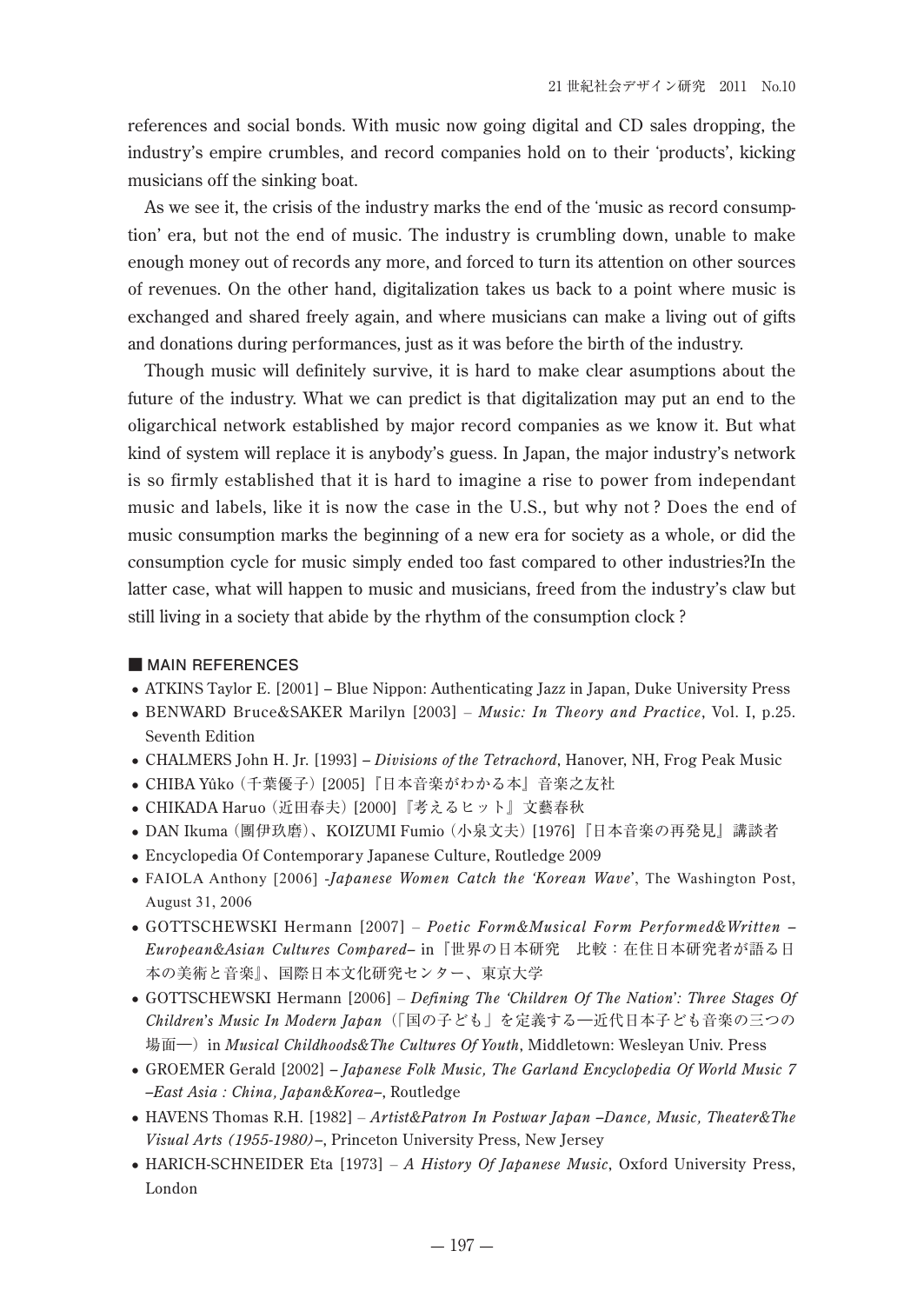- HOSOMI Kazuyuki (細見和之) [2005]『ポップミュージックで社会科』みすず書房
- JONES Andrew F. [2001] *– Yellow Music: Media Culture and Colonial Modernity in the Chinese Jazz Age*, Duke University Press
- KIJI Hisayoshi (貴地久好)、TAKAHASHI Hideki (高橋秀樹) [2000]『歌謡曲は、死なない』 青弓社
- KIKUCHI Kiyomaro (菊池清麿) [2006]『演歌、歌謡曲と西洋音楽』Toshiba Press
- KOIZUMI Fumio (小泉文夫) [1994]『日本の音』平凡社
- KOIZUMI Fumio (小泉文夫) [1958]『日本伝統音楽の研究 1』、音楽之友社
- MALM William P. [1967]  *Music Cultures Of The Pacific, The Near East And Asia*, Englewood Cliffs, New Jersey Prentice Hall
- MANUEL Peter [1989]  *Modal Harmony In Andalusian, Eastern European And Turkish Syncretic Musics*, Yearbook For Traditional Music
- MATSUI Yutaka (松井豊) (1994)『ファンとブームの社会心理』サイエンス社
- MATSUMAE Norio (松前紀夫) [1996]  *History Of The Cultural Function Of Japanese Radio Broadcasting (From 1957 To 1988)*, POF Publications, Tokyo&Paris
- MILLER Leta E.&LIEBERMAN Frederic [1998] *– Lou Harrison : Composing a World*, Oxford University Press
- MILLER Toby [2003]  *Television: Critical Concepts in Media and Cultural Studies*, Routledge Publishing
- MISAKI Tetsu (見崎鉄著) [2002]『J- ポップの日本語 : 歌詞論』彩流社
- MOON Krystyn R. [2004] *– Yellowface: Creating the Chinese in American Popular Music and Performance*, 1850s-1920s, Rutgers University Press
- MOSKOWITZ Marc L. [2009] *– Cries of Joy, Songs of Sorrow: Chinese Pop Music and Its Cultural Connotations*, University of Hawaii Press
- MURRAY Dena [2002] *Vocal Technique*, Musicians Institute, HAL Leonard Corp.
- NAKAMURA Tôyô (中村とうよう) [1999]『ポピュラー音楽の世紀』岩波新書
- NAKAMURA Tôyô (中村とうよう) [1986]『大衆音楽の真実』ミュージック・マガジン
- PATTEN Fred [2004]  *Watching Anime, Reading Manga: 25 Years of Essays and Reviews*, Berkeley, California: Stone Bridge Press
- POWER Harold [1992]  *Modality As A European Cultural Construct*, Università degli studi di Trento, Dipartimento di Storia Della Civiltà Europea
- SATOU Yoshiaki (佐藤良明) [1999]『J-POP 進化論 :「ヨサホイ節」から「Automatic」へ』 平凡社
- SOUYRI Pierre-François [2003] *– Chronologie de l*'*histoire du Japon*, Département des langues et littératures méditerranéennes, slaves et orientales, Université de Genève
- TAKE Hideki (田家秀樹) [2004]『読む J-POP』朝日新聞社
- TOMISAWA Issei (富澤一誠) [2010]『あの素晴らしい曲をもう一度 ~フォークから J ポップ まで~』, Shinchosha (新潮社) Publishing Co., Ltd, January 20<sup>th</sup>, 2010
- UGAYA Hiromichi (烏賀陽弘道) [2005]『J ポップとは何か』岩波新書
- UGAYA Hiromichi (烏賀陽弘道) [2005]『J ポップの心象風景』文春新書
- WONG Deborah [2004]  *Speak it Louder –Asian Americans Making Music–*, Routledge, New York
- YANO R. Christine [2002]  *Tears Of Longing –Nostalgia&The Nation In Japanese Popular Song–*, Harvard University Press, Cambridge (Massachusetts)&London
- YOKOZAWA Chiaki (横沢千秋他) [1995] 『日本流行歌史 (1960-1994)』社会思想社